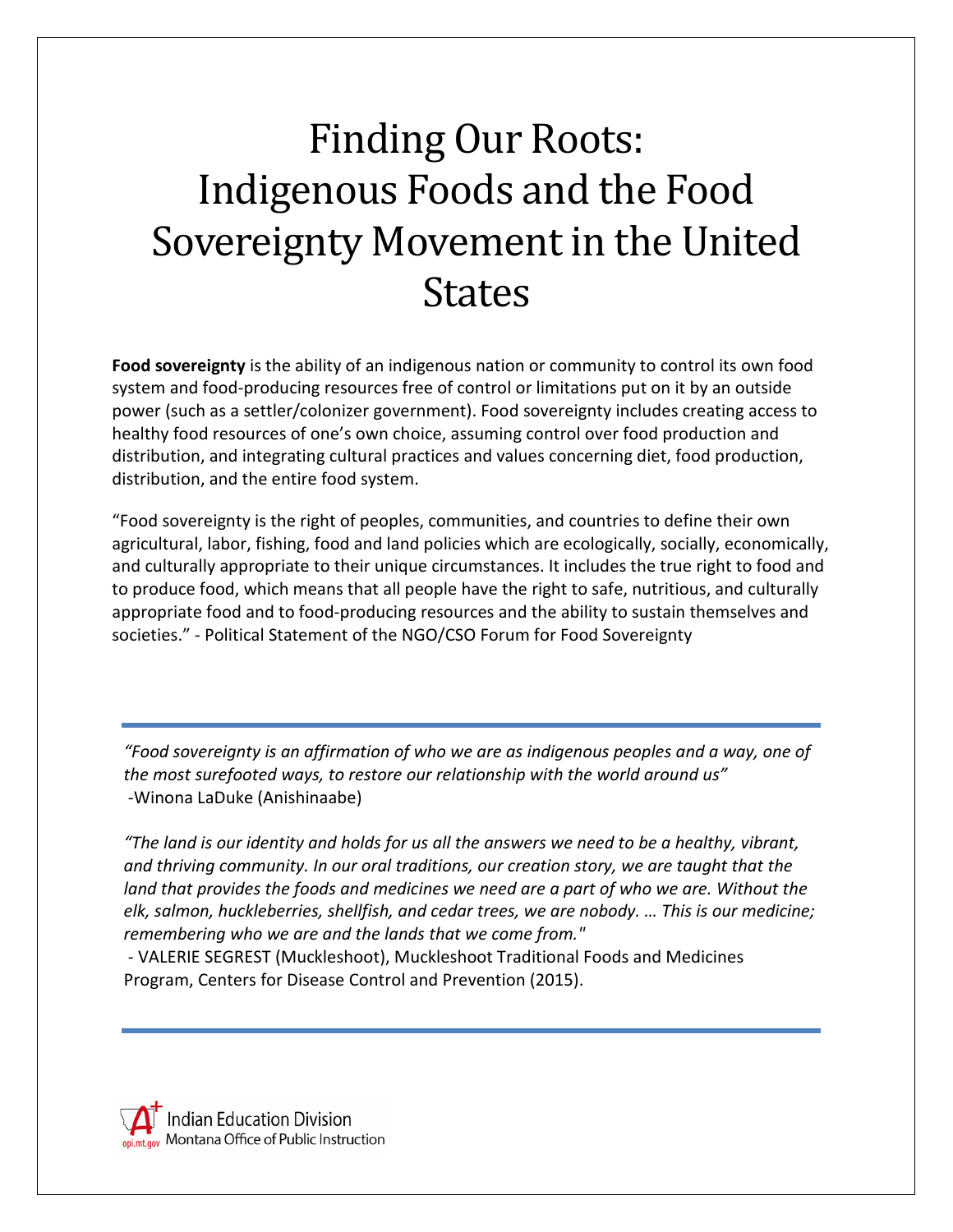## **Fast Facts**

- Prior to European arrival, indigenous peoples of North America had diverse and regionally unique food resources. Each tribal group had developed culturally specific methods of food procurement (hunting, fishing, gathering, and farming), preservation, and distribution.
- Indigenous North American peoples created diverse social systems and ceremonies that supported and enhanced food security within their respective communities and that reinforced their relationships to the natural world.
- European and American settlement of North America displaced indigenous peoples from their lands and dispossessed them of their resources, resulting in lack of access to traditional foods and widespread food insecurity.
- Attempts to assimilate indigenous peoples into Euro-American society included considerable efforts to change their diets and their methods of food procurement or production. In turn, these changes altered Native peoples' relationship to foods, initiated new ways of interacting with the natural environment, and undermined their ability to maintain sustainable food practices and systems.
- The introduction of new foods as trade goods, rations, or through the dominance of European dietary preferences has damaged the health and well-being of indigenous peoples, while increased dependency on commercial food systems has undercut indigenous food security.
- Current efforts by indigenous peoples to address poor nutrition, ill health, and food insecurity often necessitate confronting the underlying and intertwined issues of colonization, food sovereignty, and identity.
- Exercising food sovereignty strengthens indigenous cultures and reinforces indigenous value systems, and is a key part of maintaining political sovereignty.

## **Resources for Research**

• **Native American Food Sovereignty in Montana**: An Evaluation of Food Security, Food Access, and the Path Towards an Improved Food System on Seven Reservations. Helena: Alternative Energy Resource Organization, 2016. [https://growmontana.ncat.org/docs/Native-American-Food-Sovereignty-in-Montana-](https://growmontana.ncat.org/docs/Native-American-Food-Sovereignty-in-Montana-2016.pdf)[2016.pdf](https://growmontana.ncat.org/docs/Native-American-Food-Sovereignty-in-Montana-2016.pdf)